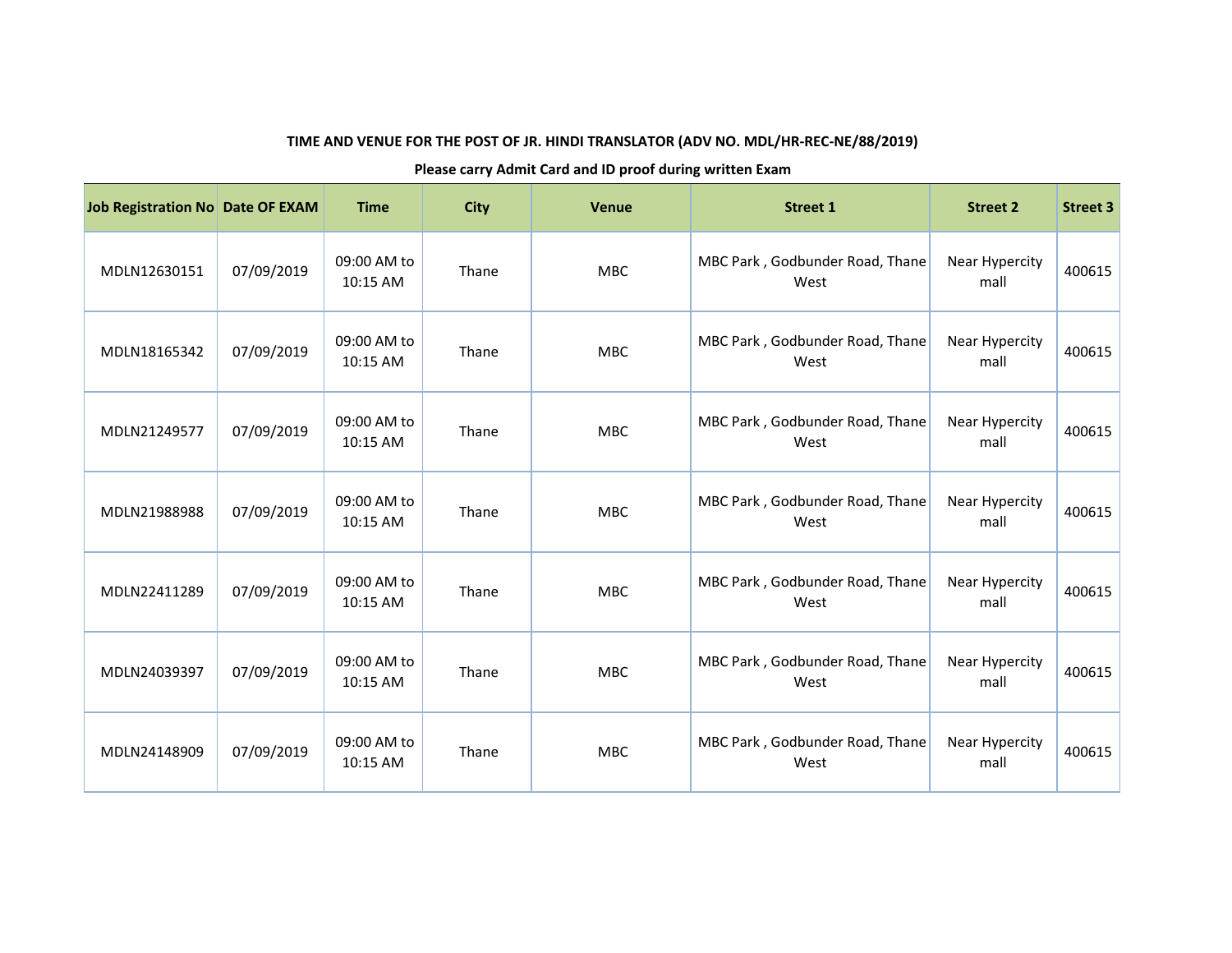| Job Registration No Date OF EXAM |            | <b>Time</b>             | <b>City</b> | <b>Venue</b>                                            | <b>Street 1</b>                         | <b>Street 2</b>         | <b>Street 3</b> |
|----------------------------------|------------|-------------------------|-------------|---------------------------------------------------------|-----------------------------------------|-------------------------|-----------------|
| MDLN25091142                     | 07/09/2019 | 09:00 AM to<br>10:15 AM | Thane       | <b>MBC</b>                                              | MBC Park, Godbunder Road, Thane<br>West | Near Hypercity<br>mall  | 400615          |
| MDLN30589131                     | 07/09/2019 | 09:00 AM to<br>10:15 AM | Thane       | <b>MBC</b>                                              | MBC Park, Godbunder Road, Thane<br>West | Near Hypercity<br>mall  | 400615          |
| MDLN37264408                     | 07/09/2019 | 09:00 AM to<br>10:15 AM | Thane       | <b>MBC</b>                                              | MBC Park, Godbunder Road, Thane<br>West | Near Hypercity<br>mall  | 400615          |
| MDLN39894245                     | 07/09/2019 | 09:00 AM to<br>10:15 AM | Thane       | <b>MBC</b>                                              | MBC Park, Godbunder Road, Thane<br>West | Near Hypercity<br>mall  | 400615          |
| MDLN45294717                     | 07/09/2019 | 09:00 AM to<br>10:15 AM | Mumbai      | Maharashtra college of<br>Arts, Science and<br>Commerce | 246-A, Jahangir Boman Behram<br>Marg    | Opp. Deeniyat<br>centre | 400008          |
| MDLN45532247                     | 07/09/2019 | 09:00 AM to<br>10:15 AM | Mumbai      | Maharashtra college of<br>Arts, Science and<br>Commerce | 246-A, Jahangir Boman Behram<br>Marg    | Opp. Deeniyat<br>centre | 400008          |
| MDLN48946871                     | 07/09/2019 | 09:00 AM to<br>10:15 AM | Mumbai      | Maharashtra college of<br>Arts, Science and<br>Commerce | 246-A, Jahangir Boman Behram<br>Marg    | Opp. Deeniyat<br>centre | 400008          |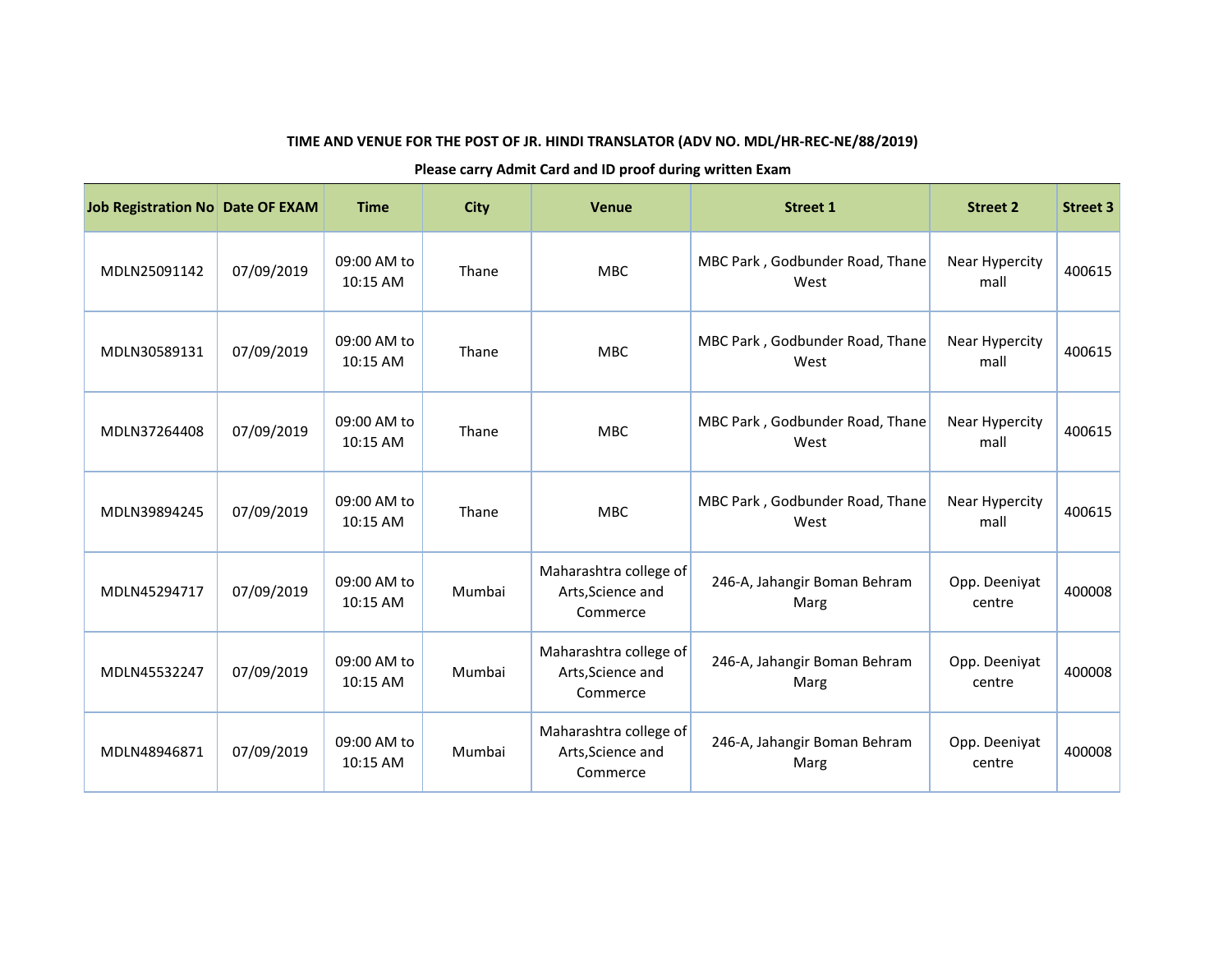| Job Registration No Date OF EXAM |            | <b>Time</b>             | <b>City</b>   | <b>Venue</b>                                                                  | <b>Street 1</b>                                                                                       | <b>Street 2</b>                           | <b>Street 3</b> |
|----------------------------------|------------|-------------------------|---------------|-------------------------------------------------------------------------------|-------------------------------------------------------------------------------------------------------|-------------------------------------------|-----------------|
| MDLN50160547                     | 07/09/2019 | 09:00 AM to<br>10:15 AM | Navi Mumbai   | Fr. Conceicao<br>Rodrigues Institute of<br>Technology                         | <b>Father Agnel Technical Education</b><br>Complex, Near Noor Masjid, Juhu<br>Nagar, Sector 9A, Vashi |                                           | 400703          |
| MDLN50863582                     | 07/09/2019 | 09:00 AM to<br>10:15 AM | Navi Mumbai   | Fr. Conceicao<br>Rodrigues Institute of<br>Technology                         | <b>Father Agnel Technical Education</b><br>Complex, Near Noor Masjid, Juhu<br>Nagar, Sector 9A, Vashi |                                           | 400703          |
| MDLN54864359                     | 07/09/2019 | 09:00 AM to<br>10:15 AM | Navi Mumbai   | Fr. Conceicao<br>Rodrigues Institute of<br>Technology                         | <b>Father Agnel Technical Education</b><br>Complex, Near Noor Masjid, Juhu<br>Nagar, Sector 9A, Vashi |                                           | 400703          |
| MDLN54934799                     | 07/09/2019 | 09:00 AM to<br>10:15 AM | Navi Mumbai   | Fr. Conceicao<br>Rodrigues Institute of<br>Technology                         | <b>Father Agnel Technical Education</b><br>Complex, Near Noor Masjid, Juhu<br>Nagar, Sector 9A, Vashi |                                           | 400703          |
| MDLN61967863                     | 07/09/2019 | 09:00 AM to<br>10:15 AM | Navi Mumbai   | Fr. Conceicao<br>Rodrigues Institute of<br>Technology                         | <b>Father Agnel Technical Education</b><br>Complex, Near Noor Masjid, Juhu<br>Nagar, Sector 9A, Vashi |                                           | 400703          |
| MDLN68678175                     | 07/09/2019 | 09:00 AM to<br>10:15 AM | Navi Mumbai   | Fr. Conceicao<br>Rodrigues Institute of<br>Technology                         | <b>Father Agnel Technical Education</b><br>Complex, Near Noor Masjid, Juhu<br>Nagar, Sector 9A, Vashi |                                           | 400703          |
| MDLN75913365                     | 07/09/2019 | 09:00 AM to<br>10:15 AM | <b>MUMBAI</b> | THE SYNTHETIC & ART<br>SILK MILLS RESEARCH<br><b>ASSOCIATION</b><br>(SASMIRA) | SASMIRA MARG, WORLI                                                                                   | <b>NEAR OLD</b><br><b>PASSPORT OFFICE</b> | 400030          |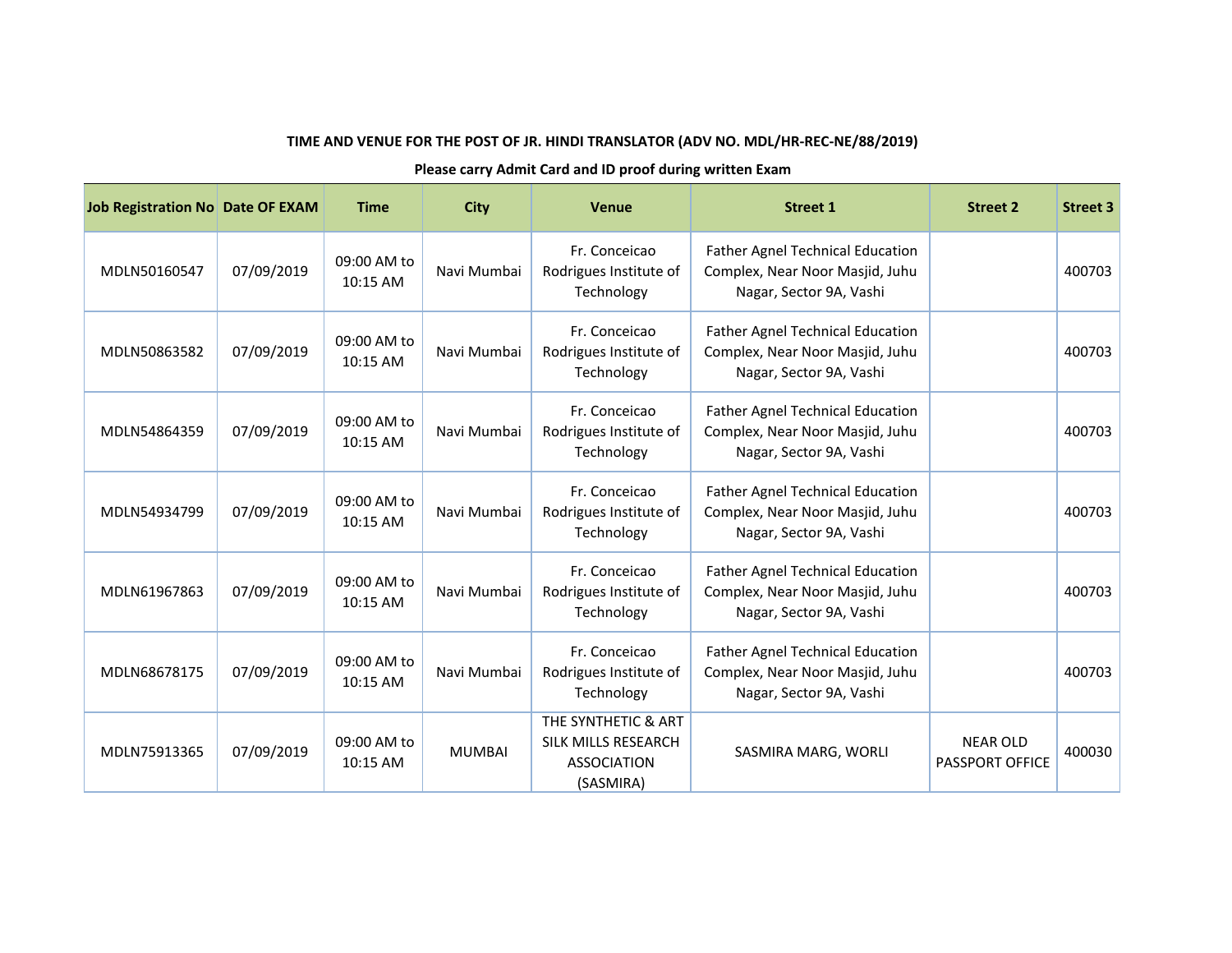| Job Registration No Date OF EXAM |            | <b>Time</b>             | <b>City</b>   | <b>Venue</b>                                                                         | <b>Street 1</b>                                                                                                            | <b>Street 2</b>                           | <b>Street 3</b> |
|----------------------------------|------------|-------------------------|---------------|--------------------------------------------------------------------------------------|----------------------------------------------------------------------------------------------------------------------------|-------------------------------------------|-----------------|
| MDLN79216767                     | 07/09/2019 | 09:00 AM to<br>10:15 AM | <b>MUMBAI</b> | THE SYNTHETIC & ART<br><b>SILK MILLS RESEARCH</b><br><b>ASSOCIATION</b><br>(SASMIRA) | SASMIRA MARG, WORLI                                                                                                        | <b>NEAR OLD</b><br>PASSPORT OFFICE        | 400030          |
| MDLN83358721                     | 07/09/2019 | 09:00 AM to<br>10:15 AM | <b>MUMBAI</b> | THE SYNTHETIC & ART<br>SILK MILLS RESEARCH<br><b>ASSOCIATION</b><br>(SASMIRA)        | SASMIRA MARG, WORLI                                                                                                        | <b>NEAR OLD</b><br><b>PASSPORT OFFICE</b> | 400030          |
| MDLN86092781                     | 07/09/2019 | 09:00 AM to<br>10:15 AM | Mumbai        | LN COLLEGE                                                                           | Near Borivali Station Platform No.<br>1, Plot No. 89, Near General<br>Kariappa Bridge, Rajendra Nagar,<br>Borivali (East), |                                           | 400066          |
| MDLN87476448                     | 07/09/2019 | 09:00 AM to<br>10:15 AM | Mumbai        | LN COLLEGE                                                                           | Near Borivali Station Platform No.<br>1, Plot No. 89, Near General<br>Kariappa Bridge, Rajendra Nagar,<br>Borivali (East), |                                           | 400066          |
| MDLN92926520                     | 07/09/2019 | 09:00 AM to<br>10:15 AM | Mumbai        | <b>Thadomal Shahani</b><br><b>Engineering College</b>                                | Advocate Nari Gursahani Marg, TPS-<br>III Off Linking Road, Bandra West                                                    | <b>National College</b><br>Campus         | 400050          |
| MDLN93432251                     | 07/09/2019 | 09:00 AM to<br>10:15 AM | Mumbai        | <b>Thadomal Shahani</b><br><b>Engineering College</b>                                | Advocate Nari Gursahani Marg, TPS-<br>III Off Linking Road, Bandra West                                                    | <b>National College</b><br>Campus         | 400050          |
| MDLN96373037                     | 07/09/2019 | 09:00 AM to<br>10:15 AM | Mumbai        | Thadomal Shahani<br><b>Engineering College</b>                                       | Advocate Nari Gursahani Marg, TPS-<br>III Off Linking Road, Bandra West                                                    | <b>National College</b><br>Campus         | 400050          |